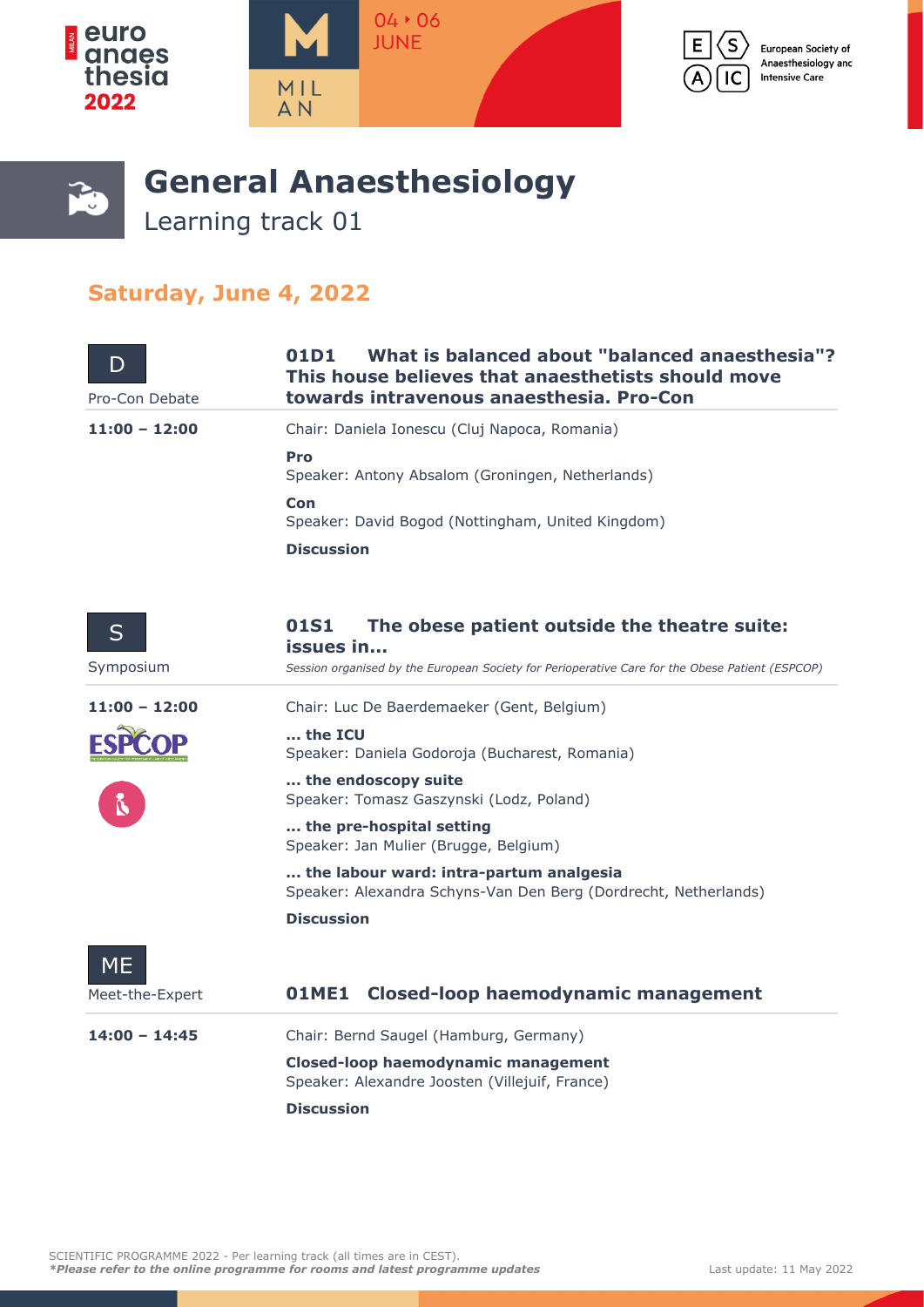

LT





European Society of Anaesthesiology and **Intensive Care** 

| <b>Lightning Talk</b> | <b>Patient Blood Management (PBM)</b><br>01LT1                                                                |
|-----------------------|---------------------------------------------------------------------------------------------------------------|
| $14:00 - 15:00$       | Chair: Daniela Filipescu (Bucharest, Romania)<br>Chair: Kai Zacharowski (Frankfurt, Germany)                  |
|                       | <b>Simple principles of PBM</b><br>Speaker: Kai Zacharowski (Frankfurt, Germany)                              |
|                       | Anaemia management<br>Speaker: Vojislava Neskovic (Belgrade, Serbia)                                          |
|                       | <b>Education of medical students regarding PBM</b><br>Speaker: Tamara Skrisovska (Brno, Czech Republic)       |
|                       | <b>PBM in Romania</b><br>Speaker: Daniela Filipescu (Bucharest, Romania)                                      |
|                       | <b>Optimal RBC transfusion strategy</b><br>Speaker: Ecaterina Scarlatescu (Bucharest, Romania)                |
|                       | <b>Discussion</b>                                                                                             |
| S<br>Symposium        | 01S2<br><b>Monitoring nociception during general</b><br>anaesthesia - How far did we get?                     |
| $17:30 - 18:30$       | Chair: Vincent Bonhomme (Liege, Belgium)                                                                      |
|                       | <b>Monitoring nociception</b><br>Speaker: Albert Dahan (Leiden, Netherlands)                                  |
|                       | Physiological signal processing for anti-nociception management<br>Speaker: Vincent Bonhomme (Liege, Belgium) |
|                       | Implications of nociception monitoring on opioid consumption<br>Speaker: Fleur Meijer (Leiden, Netherlands)   |
|                       | <b>Discussion</b>                                                                                             |

SCIENTIFIC PROGRAMME 2022 - Per learning track (all times are in CEST). *\*Please refer to the online programme for rooms and latest programme updates* Last update: 11 May 2022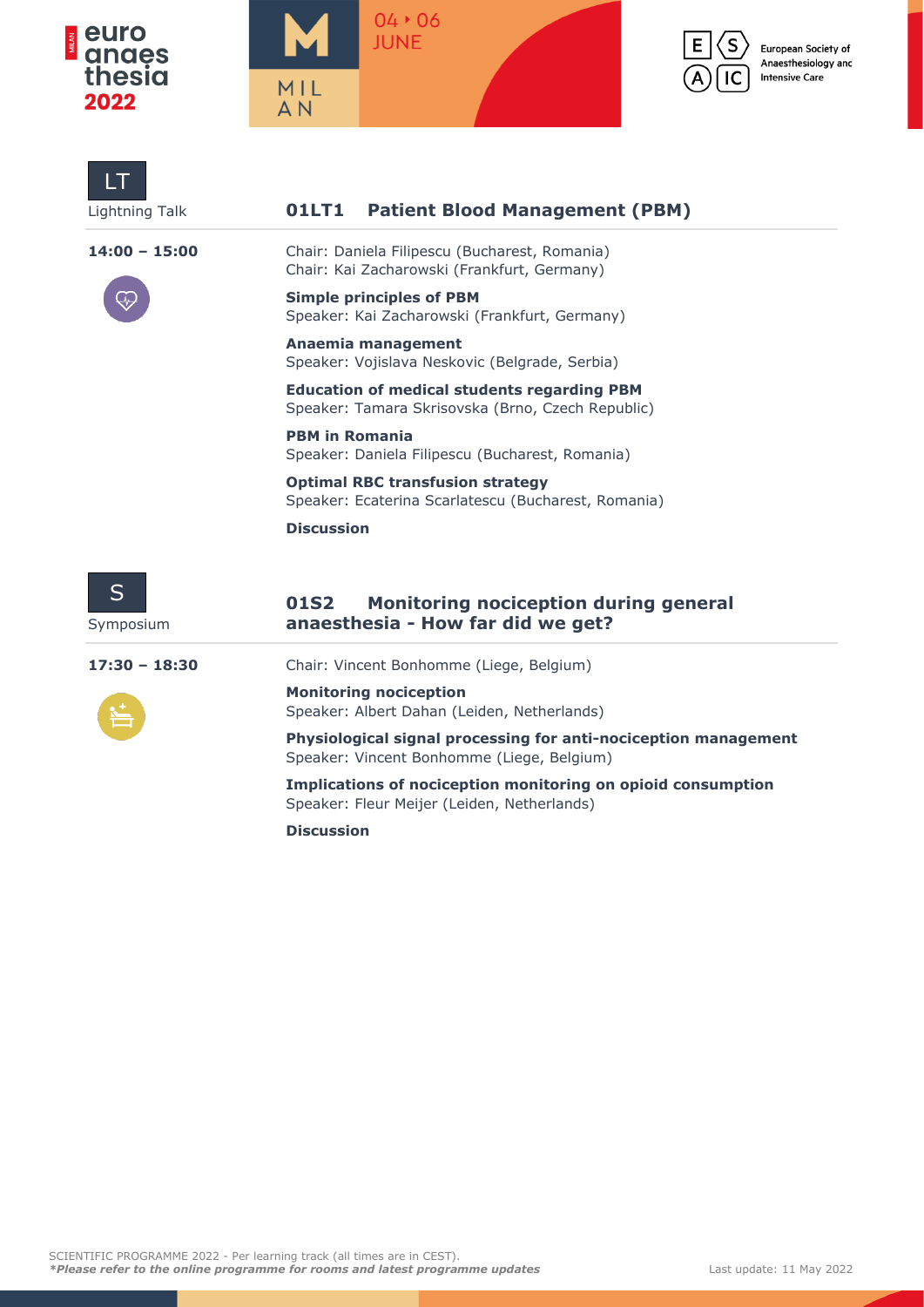





S

IC

European Society of Anaesthesiology and **Intensive Care** 

## **Sunday, June 5, 2022**

| Lightning Talk                                 | Why are MH persons so "attractive"?<br>01LT2<br>Session organised by the European Malignant Hyperthermia Group (EMHG)          |
|------------------------------------------------|--------------------------------------------------------------------------------------------------------------------------------|
| $08:15 - 09:15$                                | Chair: Philip Hopkins (Leeds, United Kingdom)                                                                                  |
| EMHG                                           | <b>MH persons are "hot"</b><br>Speaker: Anna Hellblom (Lund, Sweden)                                                           |
|                                                | MH persons are "strong and weak"<br>Speaker: Martina Klincová (Brno, Czech Republic)                                           |
|                                                | MH persons are "inconspicuous and mysterious"<br>Speaker: Thierry Girard (Basel, Switzerland)                                  |
|                                                | <b>MH persons are "unique"</b><br>Henrik Rueffert (Leipzig, Germany)                                                           |
|                                                | MH specialists "love the thrill"<br>Speaker: Philip Hopkins (Leeds, United Kingdom)                                            |
|                                                | <b>Discussion</b>                                                                                                              |
| <b>RCt</b><br>Refresher Course<br>for Trainees | <b>O1RCt1</b> Emergencies in the operating theatre -<br><b>Tachyarrhytmias</b>                                                 |
| $08:15 - 09:00$                                | Chair: Ilona Bobek (Budapest, Hungary)                                                                                         |
|                                                | <b>Emergencies in the operating theatre - Tachyarrhytmias</b><br>Speaker: Mona Momeni (Brussels, Belgium)<br><b>Discussion</b> |
| D<br>Pro-Con Debate                            | Should the use of inhaled anaesthetics be<br>01D2<br>terminated? Pro-con                                                       |
| 11:00 - 12:00                                  | Chair: Maria Wittmann (Bonn, Germany)                                                                                          |
|                                                | The use of inhaled anaesthetics should be stopped!<br>Speaker: Samantha Shinde (Bristol, United Kingdom)                       |
|                                                | We need inhaled anaesthetics!<br>Speaker: Se-Chan Kim (Bonn, Germany)                                                          |
|                                                |                                                                                                                                |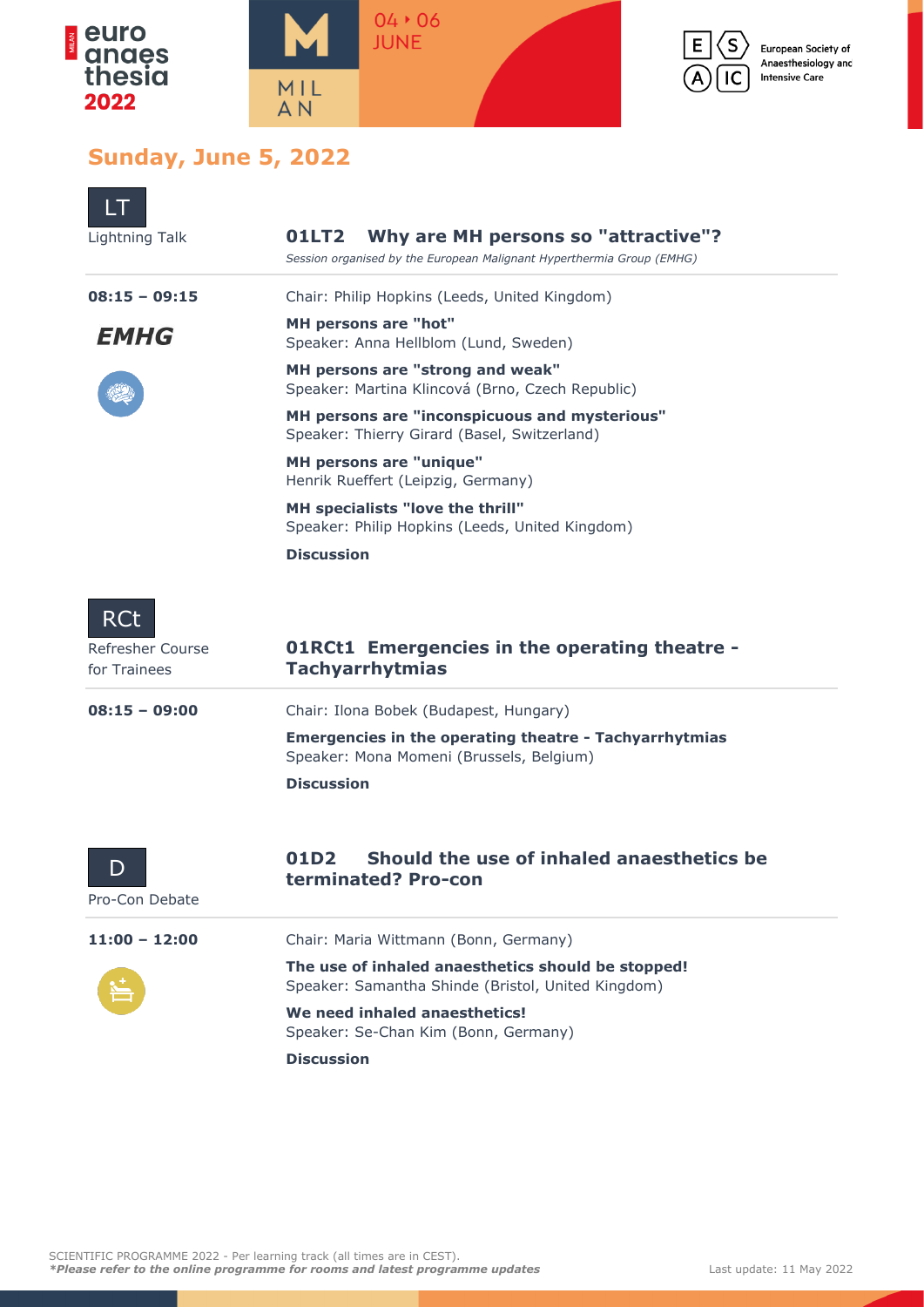





 $\mathsf{s}$ 

IC



| S<br>Symposium               | 01S3<br>Does anaesthetic drug selection matters to<br>protect our patients during surgery?                 |
|------------------------------|------------------------------------------------------------------------------------------------------------|
| $14:00 - 15:00$              | Chair: Michel MRF Struys (Groningen, Netherlands)                                                          |
|                              | Anaesthetics drugs and organ protection<br>Speaker: Beatrice Beck Schimmer (Zurich, Switzerland)           |
|                              | <b>Anaesthetic drugs and inflammation</b><br>Speaker: Gertrude Nieuwenhuijs-Moeke (Groningen, Netherlands) |
|                              | Anaesthetics drugs and the onset of cancer<br>Speaker: Donal J. Buggy (Dublin, Ireland)                    |
|                              | <b>Discussion</b>                                                                                          |
| <b>ME</b><br>Meet-the-expert | Drug repurposing - How far did we get?<br>01ME2                                                            |
| $17:00 - 17:45$              | Chair: Daniela Ionescu (Cluj Napoca, Romania)                                                              |
|                              | Drug repurposing - How far did we get?<br>Speaker: Pan Pantziarka (Brussels, Belgium)                      |
|                              | <b>Discussion</b>                                                                                          |
| LT<br><b>Lightning Talk</b>  | New drugs for anaesthesia: lots of new on the<br>01LT3<br>horizon?                                         |
| $17:00 - 18:00$              | Chair: Michel MRF Struys (Groningen, Netherlands)                                                          |
|                              | <b>Dexmedetomidine renewed</b><br>Speaker: Laura Hannivoort (Groningen, Netherlands)                       |
|                              | Remimazolam<br>Speaker: Joerg Fechner (Erlangen, Germany)                                                  |
|                              | New analgesics for perioperative medicine<br>Speaker: David Lambert (Leicester, United Kingdom)            |
|                              | <b>New etomidate analogues</b><br>Speaker: Beatrijs Valk (Groningen, Netherlands)                          |
|                              | <b>New propofol analogues</b><br>Speaker: Ann Rigby-Jones (Plymouth, United Kingdom)                       |
|                              | <b>Discussion</b>                                                                                          |
|                              |                                                                                                            |
|                              |                                                                                                            |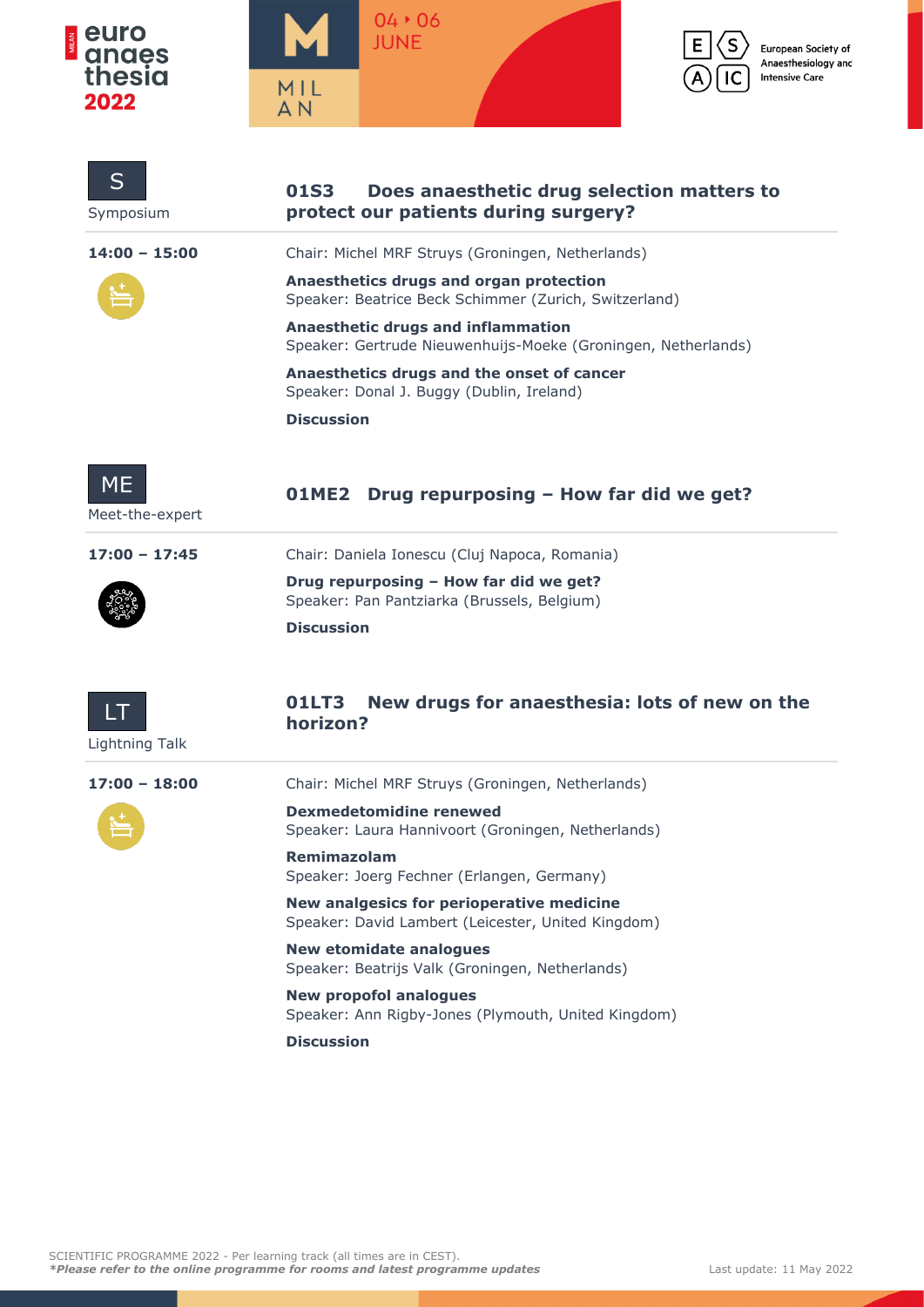



## **Monday, June 6, 2022**

| <b>RCt</b><br>Refresher Course<br>for Trainees | <b>O1RCt2</b> Emergencies in the operating theatre - Acute<br>hypotension                                          |
|------------------------------------------------|--------------------------------------------------------------------------------------------------------------------|
| $08:30 - 09:15$                                | Chair: Bernard Cholley (Paris, France)                                                                             |
|                                                | <b>Emergencies in the operating theatre - Acute hypotension</b><br>Speaker: Frédéric Michard (Denens, Switzerland) |
|                                                | <b>Discussion</b>                                                                                                  |
|                                                |                                                                                                                    |
|                                                | Anasthaalalaan anidalinaa sud anuvant nusatiaaan<br>61 R.I                                                         |

| D<br>Panel Discussion | UIPI<br>Anesthesiology guidelines and current practices:<br>a United States perspective on global concepts<br>Session organised by the New York State Society of Anesthesiologists (NYSSA) |
|-----------------------|--------------------------------------------------------------------------------------------------------------------------------------------------------------------------------------------|
| $08:30 - 09:30$       | Chair: Linda Shore-Lesserson (Manhasset, United States)                                                                                                                                    |
|                       | Ethical dilemmas faced by the anesthesiologist<br>Speaker: Christopher Campese (Glen Cove, United States)                                                                                  |
|                       | Anesthesia for joint surgery makes a difference<br>Speaker: Meg Rosenblatt (New York, United States)                                                                                       |
|                       | <b>Updates in Patient Blood Management (PBM)</b><br>Speaker: Linda Shore-Lesserson (Manhasset, United States)                                                                              |
|                       | <b>Discussion</b>                                                                                                                                                                          |
|                       |                                                                                                                                                                                            |
|                       | Intraoperative monitoring: We need to<br>01 C 1                                                                                                                                            |

10 Minutes to Convince...

**09:30 – 10:30** Chair: Michelle Chew (Linkoping, Sweden)

**...perform cerebral oximetry.** Speaker: Thomas Scheeren (Groningen, Netherlands)

**...look at the microcirculation.** Speaker: Jacques Duranteau (Le Kremlin-Bicêtre, France)

**...optimise cardiac output.** Speaker: Bernd Saugel (Hamburg, Germany)

**...predict hypotension.** Speaker: Denise Veelo (Amsterdam, Netherlands)

**Discussion**